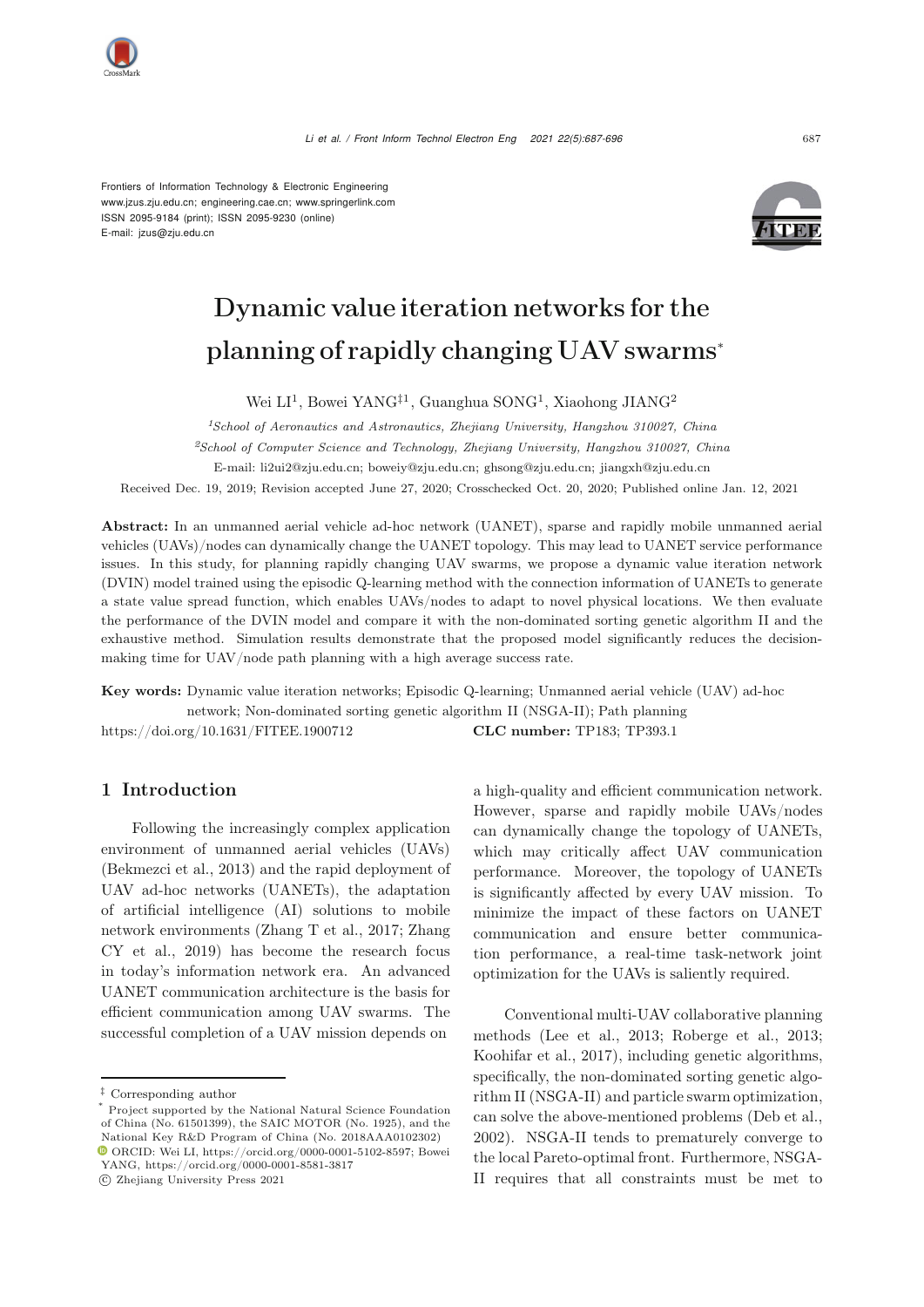complete optimization. For example, in UANETs, there are constraints such as mobile communication interference, network connectivity, and moving obstacles. As the optimization aim increases, the training convergence speed and efficiency of NSGA-II decrease, making it impossible to achieve the real-time planning of UAVs using the algorithm.

Recently, value iteration networks (VINs) [\(Tamar et al., 2017\)](#page-9-4), which are used to solve discrete or continuous path planning problems, have been proposed for grid map based autonomous navigation in the fields of imitation learning [\(Schaal,](#page-9-5) [1999](#page-9-5)) and [reinforcement](#page-8-3) [learning](#page-8-3) [\(RL\)](#page-8-3) [\(](#page-8-3)François-Lavet et al., [2018\)](#page-8-3). VINs are an approximation of the value iteration algorithm [\(Bellman](#page-8-4), [1966;](#page-8-4) [Bertsekas,](#page-8-5) [1995](#page-8-5)), which combines recurrent convolutional neural networks (CNNs) [\(Krizhevsky et al., 2017\)](#page-9-6) and max-pooling [\(Boureau et al., 2010\)](#page-8-6) to accelerate the value iteration (VI) process. VINs that are based on a CNN strategy can be effectively trained to plan several unknown static scenarios and solve complex multi-objective problems.

To improve the communication performance among dynamic UAVs, we propose a dynamic value iteration network (DVIN) model, which uses a VIN algorithm. The DVIN model is trained using episodic Q-learning [\(Niu et al.](#page-9-7), [2018](#page-9-7)) as per the following constraints: the real-time changing UANET topology and the anti-collision strategy of UANETs. Based on the model's training time using training samples, a state value spread function of a complete VIN in a specific flight space is obtained and represented as a two-dimensional (2D) heat map (a state value spread map) of the DVIN model. A UAV agent always moves to areas of the heat map with high intensity because these areas ensure high immediate return. In other words, the state value spread function enables the DVIN model to quickly make accurate predictions, which can help prevent UAV collisions and adjust UANET topology in real time, while the model performs its assigned tasks.

### 2 Related work

#### 2.1 Reinforcement learning

RL is an abstract description of a Markov decision [process](#page-8-4) [\(MDP\)](#page-8-4) [and](#page-8-4) [the](#page-8-4) [Bellman](#page-8-4) [equation](#page-8-4) [\(](#page-8-4)Bellman, [1966](#page-8-4); [Bertsekas](#page-8-5), [1995](#page-8-5)), which emphasizes how agents act based on an environment to achieve the maximum expected benefits. An MDP is a four-tuple  $(S, A, P, R)$ , where S is a set of agent states in an environment, and A is a set of possible actions that an agent can take. An agent in a state  $s \in S$  must select an action  $a \in A$ , which will produce a transition probability  $P(s'|s,a)$  from state s to another state s', and an immediate reward  $r = R(s, a)$  after the state transition.

VI is a typical algorithm for MDPs. We define a value  $V(s)$  of a state s as the maximum reward from that state. Each VI process updates its state value  $V(s)$ . The  $Q(s, a)$  of each action a after reaching a next state  $s'$  and receiving a reward r is calculated as follows:

<span id="page-1-1"></span>
$$
Q_t(s, a) = r + \gamma \sum_{s'} P(s'|s, a) V_t(s'), \qquad (1)
$$

where  $\gamma$  is a discount factor, which reflects the importance of future rewards compared to current rewards.  $t$  is a timestamp before the agent transits to a next state  $s'$ . The best action in the action set  $A$ is selected to update the state value for an agent:

<span id="page-1-2"></span>
$$
V_{t+1}(s) = \max_{a} Q_t(s, a).
$$
 (2)

During the VI process the Bellman equation is used to update the state value at each position:

$$
V_*(s) = \max_{a} \sum_{s',r} P(s'|s,a)[r + \gamma V_*(s')], \quad (3)
$$

where "\*" represents the optimum and  $V(s)$  is the current state, comprising the following two parts: the reward  $r$  after taking action  $a$  and the new state  $V(s')$  reached after taking action a.

Q-learning [\(Watkins and Dayan](#page-9-8), [1992\)](#page-9-8) is a classic RL algorithm. The essence of Q-learning is that the current state  $s$ , action  $a$ , reward  $r$ , and the  $Q$ function have the following relationship:

<span id="page-1-0"></span>
$$
Q_t(s, a) = r_t + \gamma \max_{a} Q_{t+1}(s, a).
$$
 (4)

In Q-learning, a Q-table is updated using Eq. [\(4\)](#page-1-0) and used to map states and actions to Q-values. When using a greedy policy, an agent will select an optimal action for the current state s using the equation below:

<span id="page-1-3"></span>
$$
a^* = \arg\max_{a \in A} Q_t(s, a). \tag{5}
$$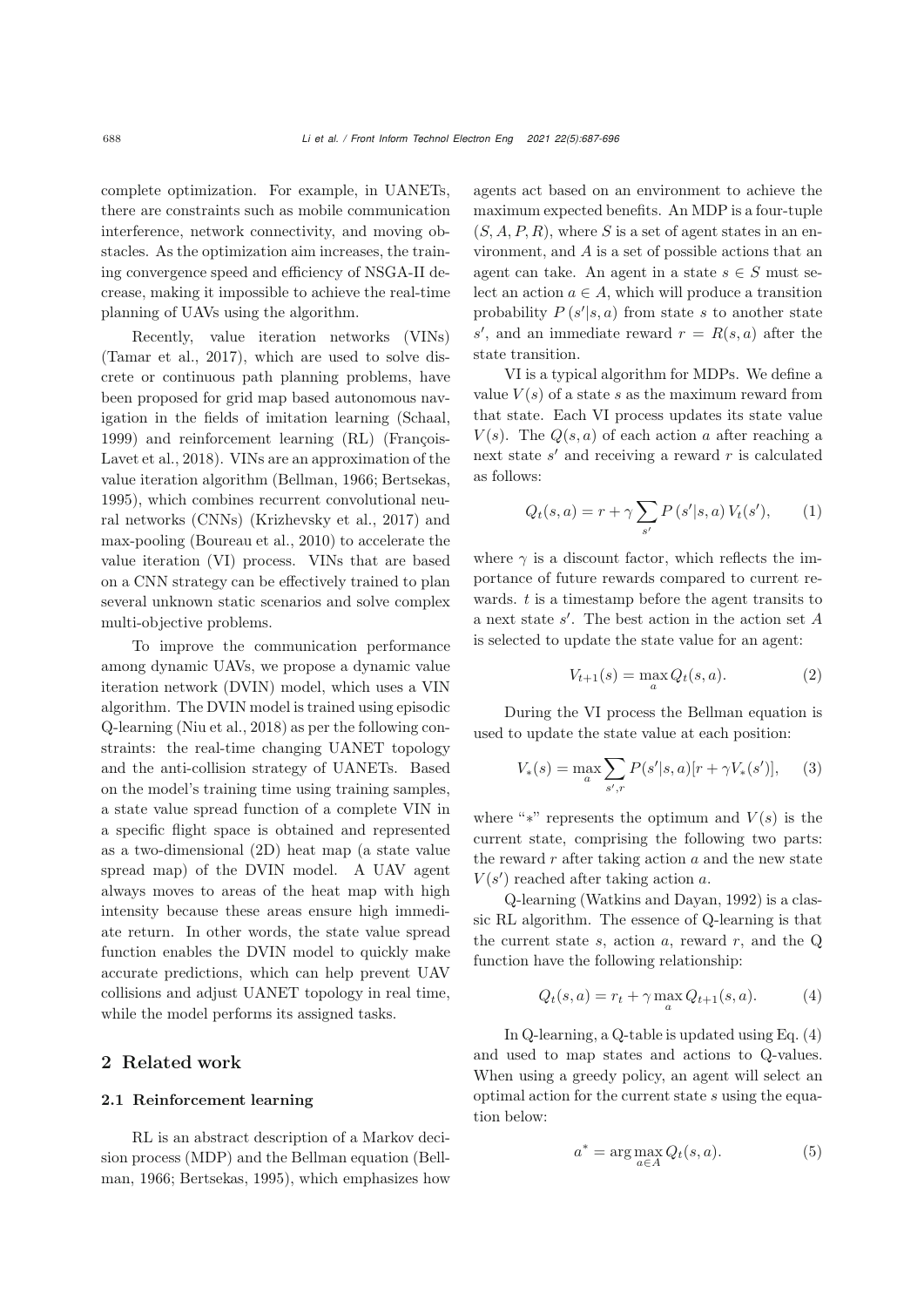Mnih et al. [\(2015\)](#page-9-9) proposed a deep Q-network (DQN) to enable agents to extract important features in an environment from high-dimensional inputs and use these features to generalize experience to new situations. The DQN uses multi-layer perceptions as a function approximator to estimate the [action-value](#page-9-1) [function](#page-9-1).

Zhang CY et al. [\(2019\)](#page-9-1) thoroughly reviewed the embedding of deep learning and RL into mobile and wireless networks. Based on RL, several algorithms have been derived to solve problems such as trajectory optimization of multiple cellular-connected UAVs [\(Challita et al.](#page-8-7), [2018](#page-8-7)).

## 2.2 Value iteration network for 2D maze domain navigation

A VIN is a general policy representation that learns and solves unknown MDPs. Embedding a planning model into a deep neural network (NN) and training the NN using an end-to-end training method will make the trained network (a VIN) to be able to plan in a decision-making process. The trained VIN can be used to generalize different and invisible scenarios such as 2D maze domain autonomous navigation.

In a 2D maze domain with randomly placed obstacles, the position of an agent can be identified, as well as the map of the obstacles and the goal position. By learning the optimal strategies in a considerable number of 2D maze domains or using an RL training method, VIN models can learn to solve novel tasks.

# 3 Problem description and dynamic value iteration network model

#### 3.1 UANET problem description

To reduce the dependence of collaborative communication among UAVs on basic communication facilities, such as ground stations or satellites, UANETs use UAVs as nodes in their networks. Each node (i.e., a UAV) sends and receives data from each other, automatically connecting to build mobile multi-hop wireless networks. If UAVs/nodes can adapt to novel physical locations, the quality of the communication services among UAVs would be considerably improved. Therefore, it is essential to take complete advantage of DVINs for network communication path-finding.

In a UANET, we map sparse, rapidly mobile UAV nodes and interference obstacles into a 2D maze to represent the observation map at any given moment. The observation map includes UAVs' positions (denoted by blue nodes) and obstacle positions (denoted by black nodes) in the UANET (Fig. [1\)](#page-2-0). The blue nodes belong to ad-hoc networks. The blue nodes must ensure their network connectivity and avoid obstacles in a UANET to complete their respective tasks. A green node is used to indicate the start position of a UAV/node whose mission is to reach the goal position denoted by a red node. Changes in the topology of UANETs are based on the communication range and mobility of each UAV/node. Therefore, for UAVs to complete their missions, they must identify an optimal path, which is shown as the black path in Fig. [1.](#page-2-0)



<span id="page-2-0"></span>Fig. 1 Sample data of 2D mazes: an optimal path of one UAV moving from the start position to the goal position (References to color refer to the online version of this figure)

Furthermore, a connectivity goal map is generated from the observation map, which is a onehot representation of the aim ("1" represents a nontest UAV/node that can communicate with the test UAV/node, and "0" otherwise).

For the UANET, let  $N = \{1, 2, ..., n\}$  represent the set of UAVs/nodes in the network where  $n$  means the total number of UAVs/nodes in the UANET. con count is the number of nodes in set  $N$  that can directly or indirectly communicate with other nodes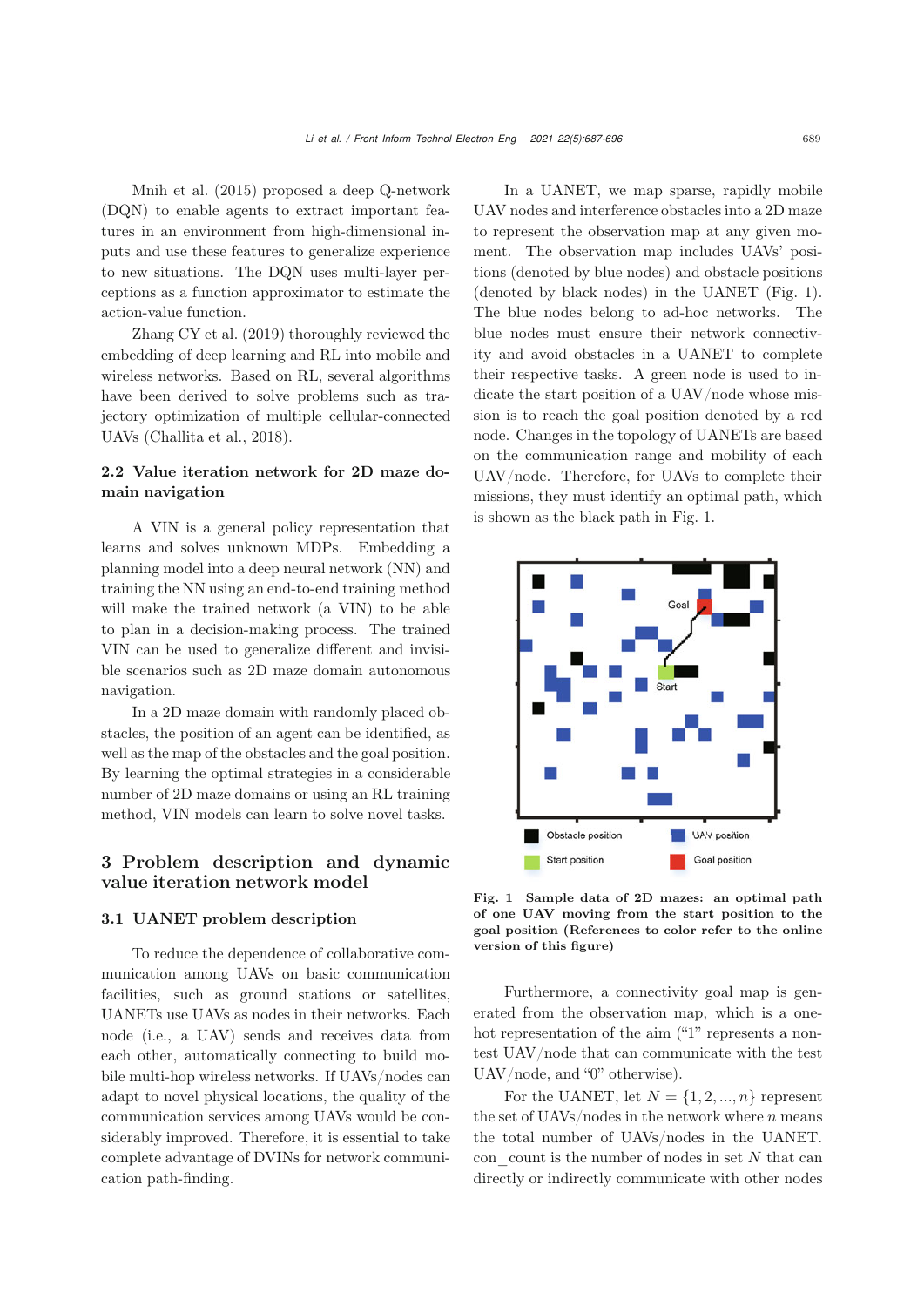but itself. The network connectivity (NC) of each node is then defined as follows:

$$
NC = \frac{con\_count}{n}.
$$
 (6)

Therefore, the full network connectivity (FNC) of the UANET is as follows:

$$
FNC = \frac{1}{n} \sum_{i=1}^{n} NC_i,
$$
 (7)

where FNC is the average connectivity performance obtained by agents at their current positions, whose value is between 0 and 1.

The movement of each node in the UANET rapidly changes the FNC value, and the FNC value reflects the average network connectivity performance. The FNC value at the next moment is related only to the state of the UAVs/nodes at the current moment. Therefore, the change of the FNC value completely conforms to an MDP and the Bellman equation. Hence, we propose the DVIN model.

## 3.2 DVIN model

The purpose of using DVINs is to realize realtime re-planning of a single UAV agent's path in rapidly changing UAV scenarios, thus ensuring reliable communication between any two nodes and maximizing the FNC value in the UANET. Compared to a previous study [\(Tamar et al.](#page-9-4), [2017\)](#page-9-4) using VINs, DVINs can be used to train models in dynamic scenarios. The architecture of DVINs is shown in Fig. [2.](#page-3-0)



<span id="page-3-0"></span>Fig. 2 Architecture of a dynamic value iteration network (DVIN)

First, we concatenate the observation map data with a connectivity goal map. Second, we map the concatenated data into a reward map R through two convolution operations [\(Krizhevsky et al.](#page-9-6), [2017\)](#page-9-6). Third, we input the reward map  $R$  and the state transition probability  $P$  [into](#page-9-4) [the](#page-9-4) [VI](#page-9-4) [module](#page-9-4) [\(](#page-9-4)Tamar et al., [2017](#page-9-4)) and obtain the state value map  $V$ . In the action selection (AS) module, the state value map V is considered as an instructive state value function, w[h](#page-9-10)ich [is](#page-9-10) [based](#page-9-10) [on](#page-9-10) [the](#page-9-10)  $\epsilon$ -greedy policy (Tokic and Palm, [2011\)](#page-9-10) to select an action. Finally, in continuously moving scenarios, any selected action is trained using a trial-and-error method and backpropagation by episodic Q-learning to obtain the training parameters  $\theta$  of the DVIN model. In the testing phase, parameters  $\theta$  are used for node path planning and final action decision-making for the UANET.

#### 3.2.1 Value iteration module

The VI module is an approximation of the VI algorithm for  $K$  iterations [\(Tamar et al., 2017\)](#page-9-4), which can be represented by a specific CNN architecture. The VI algorithm follows an MDP and the Bellman equation, which is defined in iterative processes  $(Q$  function and  $V$  function) as Eqs.  $(1)$  and  $(2)$ .

An agent in a state  $s$  must select an action  $a$ , which will provide a reward  $R(s, a)$  and give the next state s' with the transition probability  $P(s'|s, a)$ . In the VI module, the inputs  $R$  and  $P$  are equivalent to  $R(s, a)$  and  $P(s'|s, a)$ , respectively. We then stack the reward map  $R$  with the state value map  $V$  from the previous iteration to generate a Q map. The state value map V (corresponding to  $V_{t+1}(s)$ ) provides a maximum pooling operation, which is produced from the  $Q$  map. After  $K$  iterations, the final state value map  $V$  is obtained (Fig. [3\)](#page-4-0).

#### 3.2.2 Action selection module

In the AS module, the state value map  $V$  can be considered as a 2D heat map in DVINs where each grid represents a state value. The higher the state value of a grid, the closer an agent tends to move to that grid. This indicates that agents in the heat map always move to grids with high state values because grids with high state values yield higher immediate returns.

For each trained 2D maze, using one of the UAVs/nodes in Fig. [1](#page-2-0) as an example,  $(x, y)$  is the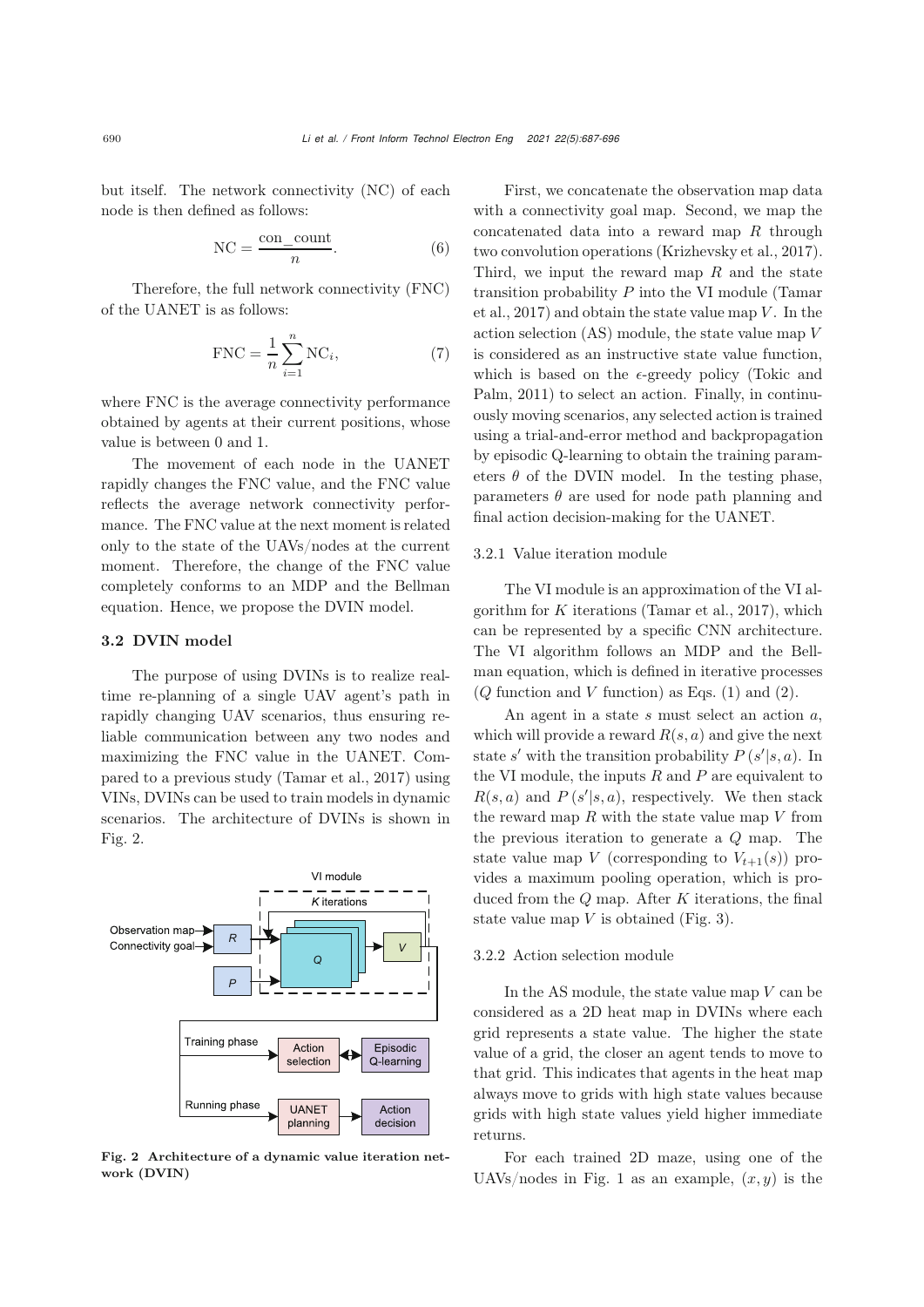current position of this node. The node positions in different instances will change the FNC value. To maximize the FNC value in the UANET, a movement technique is used by the DVIN model to select the next position for a certain node, as described in Algorithm [1.](#page-4-1)



<span id="page-4-0"></span>Fig. 3 Visualization of the corresponding final state value map of Fig. [1](#page-2-0) after training. Each grid is represented by a value *V*

In the training phase, the FNC value should exceed the network connectivity requirement threshold we pre-set. Moreover,  $V$  is converted to a pseudo action value map, representing the action value moving from any start position in the 2D maze to one of the elements in set poss. Each position corresponds to nine action values, which form the action set A. This indicates that the UAV agent will move to a position where the FNC value can be maximized as much as possible. A final action probability list  $p_{\text{poss}}$  for the set A is obtained in a softmax policy [\(Cruz et al.](#page-8-8), [2019](#page-8-8)) as Eq. [\(8\)](#page-4-2), and the movement of the agent from the current position to the next position depends on the maximum probability of list  $p_{\text{poss}}$ .

$$
p_{\text{poss}}(a) = \frac{\exp(V_{\text{poss}}(a)/\tau)}{\sum_{a_i \in A} \exp(V_{\text{poss}}(a_i)/\tau)},\tag{8}
$$

where  $\tau$  is a positive parameter called temperature.

To completely reflect the agents' autonomy in exploring unknown environments, an  $\epsilon$ -greedy policy is introduced when selecting actions. The  $\epsilon$ -greedy policy as Eq. [\(9\)](#page-4-3) is used to balance exploitation and exploration:

<span id="page-4-3"></span>
$$
a^* = \begin{cases} \arg \max_{a \in A} Q_t(s, a), & \text{with probability } 1 - \epsilon, \\ \text{random}(A), & \text{with probability } \epsilon. \end{cases}
$$
(9)

For the  $\epsilon$ -greedy strategy, the probability that the agent has an  $\epsilon$  value will be used for the exploration operation; however, the probability  $1-\epsilon$  value will be used for the exploitation operation, for which an action  $a$  is optimally selected from the action set A as the next step. The exploitation operation can then be defined as Eq. [\(5\)](#page-1-3).

## <span id="page-4-1"></span>Algorithm 1 Next-action selection process of DVINs

**Input:** current position in 2D maze  $(x, y)$ , set of neighbors' positions (including its own position) poss, and the state value map V Output: next action a<sup>∗</sup> 1:  $(x, y) \rightarrow \text{FNC}$ 2: if FNC < threshold then 3: if Phase is training then

4: Select  $a^*$  with the  $\epsilon$ -greedy policy based on poss and V

5: Update  $(x, y)$  to  $(x', y')$  based on  $a^*$ 

6:  $(x', y') \to \text{FNC}$ 

```
7: else
```
- 8:  $p_{\text{poss}} = \text{softmax}(V)$
- 9: Select  $a^*$  greedily according to the probability  $p_{\text{poss}}$
- 10: end if
- 11: else
- 12: Stay in current position  $(x, y)$  or perform its own task

13: end if

## 3.2.3 Episodic Q-learning

<span id="page-4-2"></span>Episodic Q-learning is unlike the original  $n$ -step Q-learning [\(Mnih et al., 2016;](#page-9-11) [Niu et al.](#page-9-7), [2018\)](#page-9-7), where each episodic terminates when an agent reaches an aim or the maximum step threshold is reached. In episodic Q-learning, a UAV agent will continuously move from  $s_t$  to  $s_{t+1}$  following the action selected from the AS module until the state reaches any of the following conditions: the FNC value reaches the threshold value which we pre-set; the UAV agent moves to obstacle positions; the UAV agent oversteps the boundary of the 2D maze; the UAV agent achieves the longest step we pre-set in the 2D maze. Subsequently, the trainable weights after the entire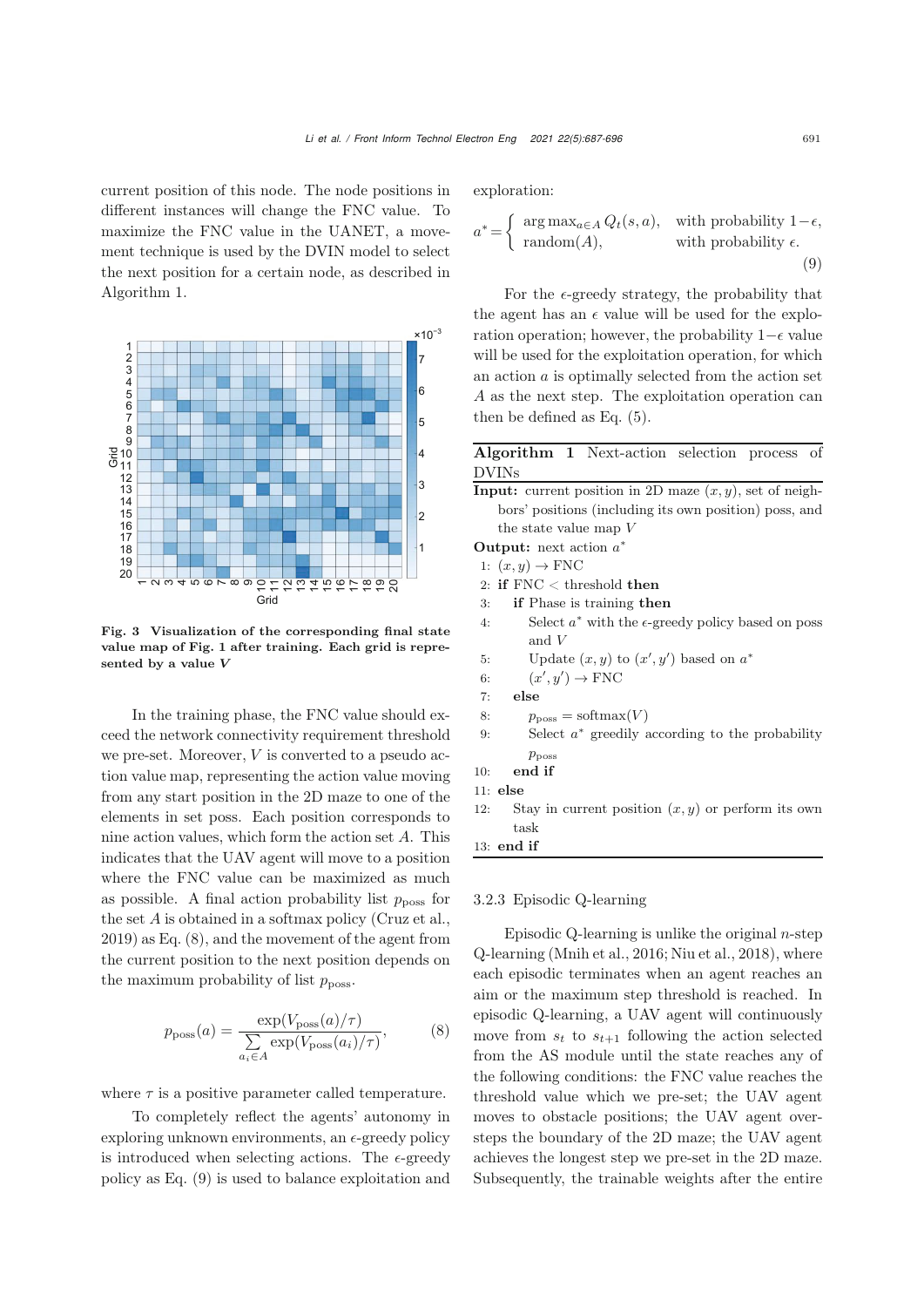episode are updated. For each episode, the loss function is then defined as follows:

$$
L(\theta) = \sum_{t=1}^{T} (R_t - Q_{s_t})^2, \qquad (10)
$$

where

$$
Q_{s_t} = Q(s_t, a_t; \theta_t), \tag{11}
$$

 $R_t$  is the expected return,  $\theta_t$  is the weight of the DVIN, Q*s<sup>t</sup>* is a state value function in the DVIN, and T means the total number of steps of each episode. To use the loss function (Eq.  $(10)$ ),  $R_t$  is defined as follows:

$$
R_t = R + \gamma R_{t+1},\tag{12}
$$

where the reward  $R$  is an immediate return after performing one step in an episode. When the training procedure stops, the optimal action (Eq. [\(5\)](#page-1-3)) is determined.

#### 3.2.4 Running phase

To plan for the rapidly changing UAV scenarios, the running phase is divided into the UANET planning (UP) module and action decision (AD) module.

In the UP module, we use the DVIN's training parameters  $\theta$  from the training phase to predict a position in real time where the agent should go at the next moment. An optimal action is then obtained by greedily selecting actions from the state value map V rather than the  $\epsilon$ -greedy policy, as shown in Algorithm [1.](#page-4-1) In the AD module, the optimal and instructive action is obtained from the UP module, which every UAV in the UANET should use to re-plan its path in real time, thus ensuring the best connectivity performance in the network.

# 4 Performance simulation

It is difficult to directly model flight trajectories in the UANET because a UAV's flight trajectory and real flight scenes are uncertain and complicated. To adequately simulate UAV mobility patterns, the flight trajectory data around Paris' Charles de Gaulle Airport are collected from flightradar24.com. Moreover, four typical mobility patterns of UAV are shown as examples in Fig. [4.](#page-6-0)

As per the mobility patterns in commercial flight data, we process these data and use the pro<span id="page-5-0"></span>cessed movement trajectory data to train the proposed DVIN model. Therefore, the collected region size, moving speed, and the number of nodes are rescaled to satisfy the UAVs' movement constraints in our UANET scenarios. The positions of these movement trajectories at each moment are then mapped into a single 2D maze (Fig. [1\)](#page-2-0), where UAV flight obstacles outside the trajectory are artificially set in proper positions. Because the preprocessed data can represent real-world UAVs' mobility, we use Mininet-WiFi [\(Fontes et al.](#page-8-9), [2015\)](#page-8-9) to simulate the network environment of a UANET. The Mininet-WiFi emulator is an extension of the existing Mininet [\(Fontes et al., 2015](#page-8-9)), which is a platform for network development and testing of softwaredefined networks.

One of the 2D mazes is emulated (Fig. [5\)](#page-7-0), where the FNC value can be calculated. In this scenario, a UANET is formed by 50 UAVs/nodes defined as sta0–sta49 for simplicity while programming. The wmediumd method [\(Fontes](#page-8-10), [2019](#page-8-10)) is then used to simulate wireless media, the logDistance model [\(Fontes, 2019\)](#page-8-10) is used as a propagation model, and the communication range between nodes is set to six grids. By setting these parameters, we generate 108 000 2D mazes for training and testing our DVIN model. These algorithms, the NSGA-II and exhaustive method (EM), are then used as the benchmark methods to evaluate the DVIN model's performance.

The EM is used to calculate the highest FNC value that an agent can achieve per episode. The FNC value calculated based on the EM demonstrates the optimal network performance of the UANET. Moreover, we calculate the time cost of each episode under EM to measure the performance of the DVIN and NSGA-II algorithms.

First, before the running phase, the DVIN model is trained to obtain the training parameters  $\theta$ . In episodic Q-learning, we set the discount factor  $\gamma = 0.99$ , and set the reward  $R = 1$  if FNC is greater than or equal to the threshold. We then set  $R = -1$ if the agent's next step is in an obstacle position or oversteps the boundary of the 2D maze. Otherwise, we set  $R = -0.05$ , indicating that the agent is given a small penalty value and has a greater tendency to move to a position with greater returns in the next selection operation. We then set  $\epsilon = 0.2$  for the  $\epsilon$ greedy policy. We use the Adam optimizer, whose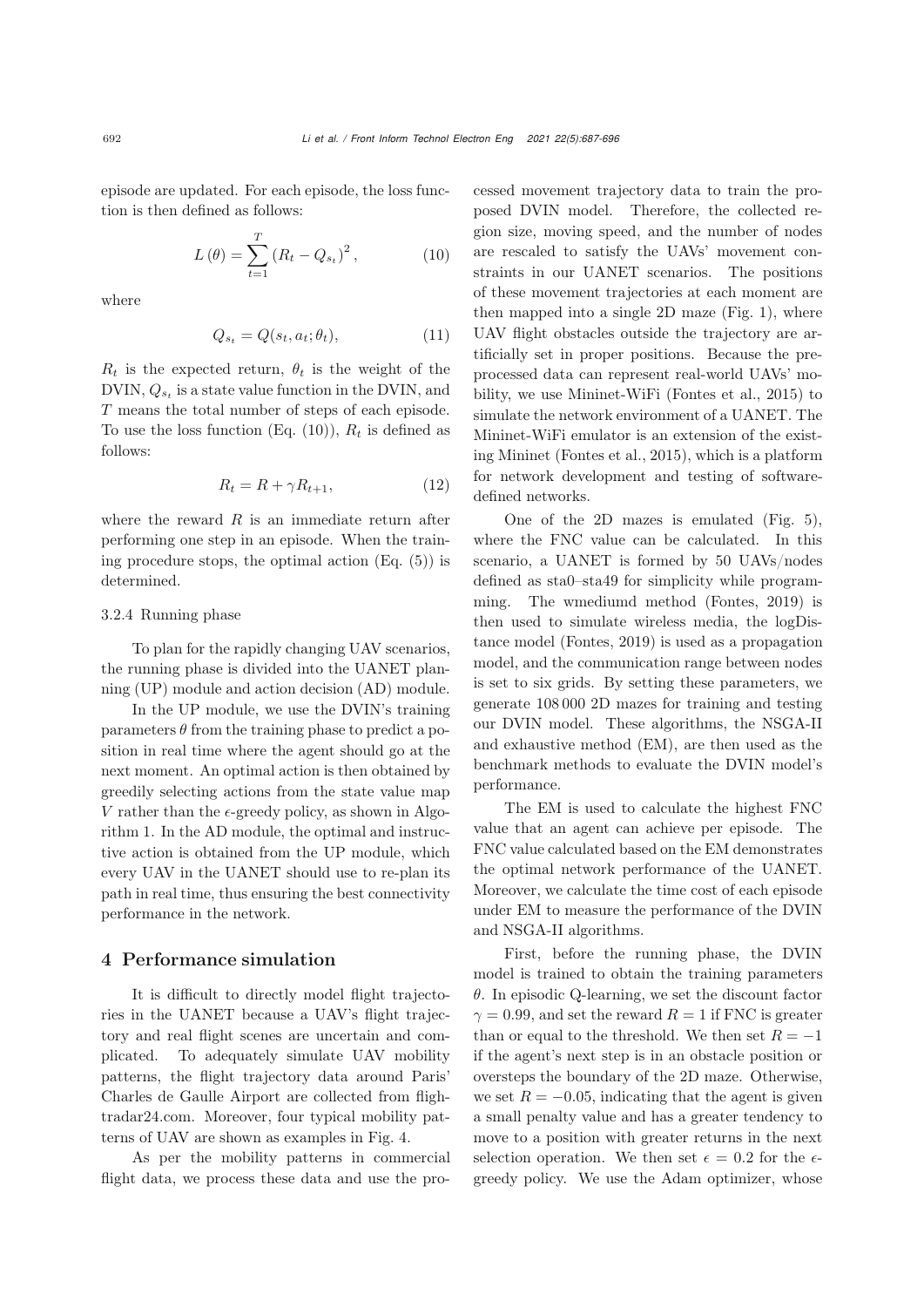*Li et al. / Front Inform Technol Electron Eng 2021 22(5):687-696* <sup>693</sup>





<span id="page-6-0"></span>Fig. 4 Four typical mobility patterns of UAVs: (a) a node goes straight through the entire map area, and its direction is roughly from south to north; (b) a node flies into the map area but is not ready to land; (c) a node flies into the map area and prepares to land; (d) a node takes off from a position in the map area and prepares to fly out of the map area

initial learning rate is 0.01 as the training optimizer for the model. We then set the number of iterations  $K$  to 40, which represents the number of times the value is iterated in the VI module.

Furthermore, to compare the performance of the DVIN algorithm, NSGA-II, and EM, we set a primary training parameter: the threshold is set to 100%, which indicates that the agent node is connected to the whole network in the UANET and that the network communication performance is the optimal.

Compared with the conventional NSGA-II and EM, the AI algorithm, which is the DVIN algorithm,

uses graphics processing units [\(Buck et al., 2004](#page-8-11)) to train the DVIN model and speed up the model's convergence. Hence, we train the DVIN model on a single machine with the NVIDIA GeForce GTX 1080Ti graphics card, and this is facilitated using the Tensorflow framework [\(Abadi et al., 2016\)](#page-8-12). After training the model, the average loss of 32 epochs is obtained (Fig. [6\)](#page-7-1), and the average reward value for the agent varies based on the training epochs (Fig. [7\)](#page-7-2). It can be seen that the reward value increases as the number of training epochs increases until the training approaches convergence. We then train each epoch with 4440 episodes with an average training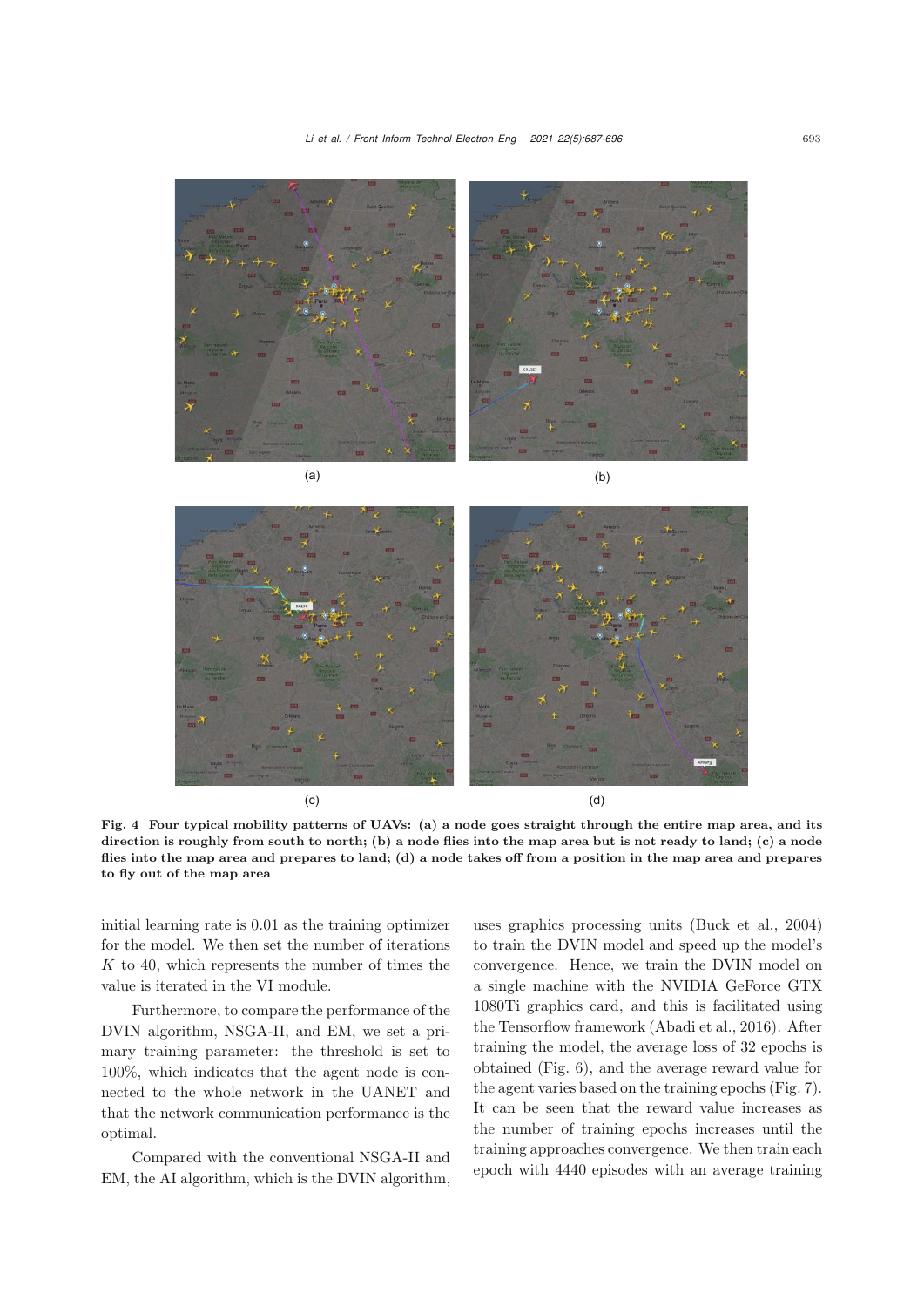time of 5364.14 s at 17 steps per episode. For each episode, we detect the state of the agent (a certain UAV test node) at a current position in real time. If FNC<threshold, we require to re-plan the position of the agent to achieve an FNC value that is equal to the threshold value we pre-set. After re-planning, if FNC≥threshold, the episode's path planning is



<span id="page-7-0"></span>Fig. 5 A simulation result of a 2D maze for UAV swarms



<span id="page-7-1"></span>Fig. 6 Average loss of the training epochs (75 160 steps, 5364.14 s per epoch)



<span id="page-7-2"></span>Fig. 7 Average reward value of each training epoch for DVIN

considered a success; otherwise, it is considered to be unsuccessful, and the training success rate is 38.06%.

In the testing phase, to avoid overfitting and pseudo-high success rates, testing episodes that are unlike episodes used in the training phase are selected as test scenarios. We test a total of 1615 episodes, thus achieving a success rate of 34.30%. Moreover, the agent makes an average of 16 steps and 1.19 s per episode, and these test scenarios are used as experimental data for NSGA-II and EM.

We then execute all of the algorithms on the same hardware device (Table [1\)](#page-7-3). The device configuration is a single machine with Intel Core i7-7700K 4.2 GHz processor, 4 cores, as well as 16 GB memory. The success rate of EM is 42.81%, which is the highest success rate using the experimental data, but the average time per episode is 81.31 s. NSGA-II has a success rate of 30.41% and an average time per episode of 43.98 s.

<span id="page-7-3"></span>Table 1 Performance comparison using different methods

|             |       | Algorithm Success rate $(\%)$ Average time per episode (s) |
|-------------|-------|------------------------------------------------------------|
| <b>DVIN</b> | 34.30 | 1.19                                                       |
| NSGA-II     | 30.41 | 43.98                                                      |
| ЕM          | 42.81 | 81.31                                                      |

Because of the rapidly changing UANET topology, our experimental results demonstrate that the NSGA-II algorithm cannot realize the requirement for agents to achieve real-time path re-planning when the FNC value is set too high. The proposed DVIN model with a higher accuracy considerably reduces the decision-making time for path planning. Compared with NSGA-II, our model achieves a speed 37 times greater than that of NSGA-II.

Furthermore, as shown in Fig. [8,](#page-8-13) we demonstrate the impact of different parameters, including the UAV's communication range and the network connectivity requirement threshold, on the DVIN model. The following conclusions can be drawn:

1. To achieve real-time network connectivity, the communication range of each node in the UANET plays an important role.

2. The smaller the threshold value, the better the performance of the DVIN model.

3. In real UANET scenarios, it is inappropriate to set the threshold to a minimum value when the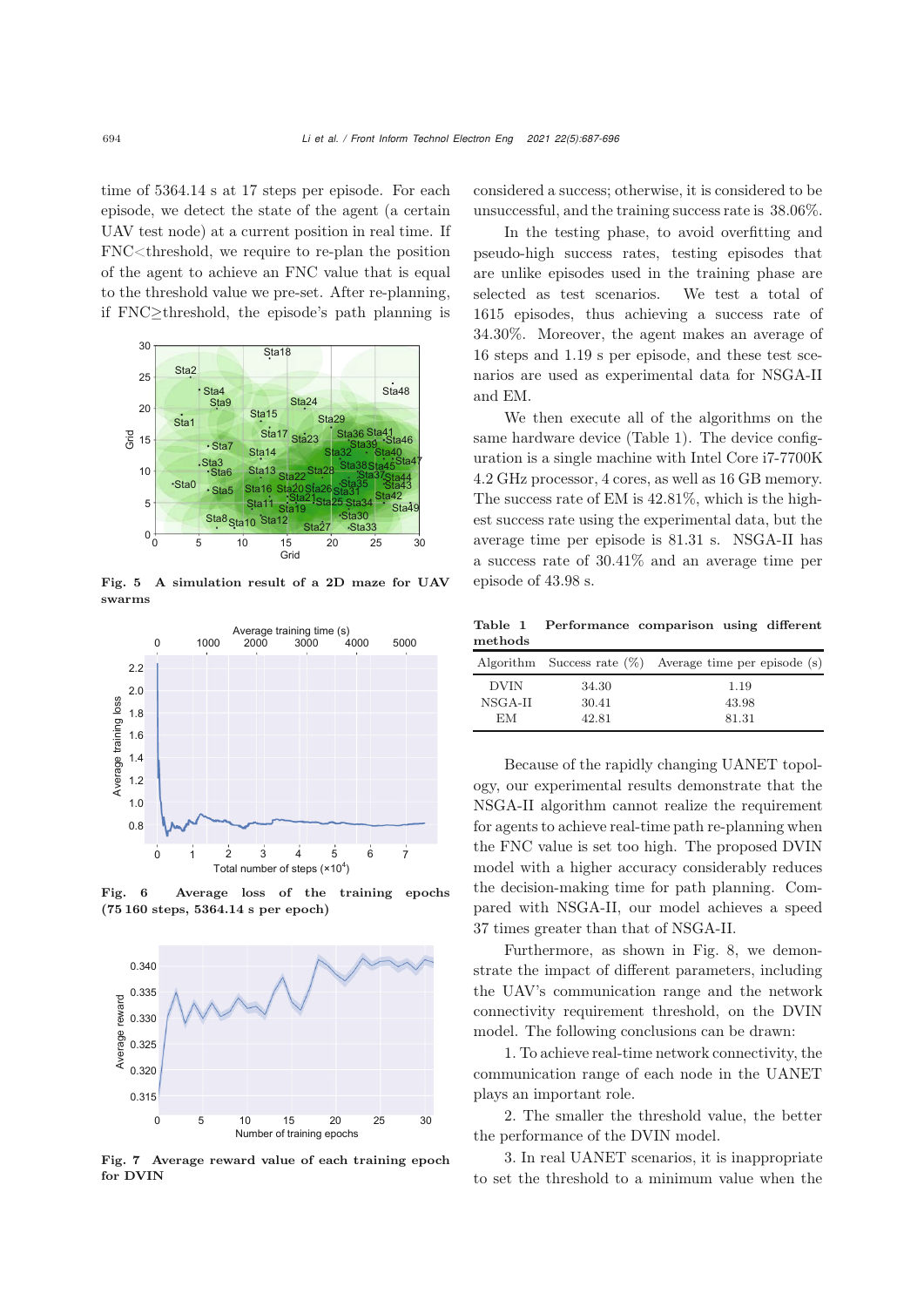communication range of the UAVs is large.

The experimental results demonstrate the effectiveness of the DVIN model and guide the deployment of the DVIN model in real UANET scenarios. In a UANET, it is difficult to achieve full connectivity. However, using the DVIN algorithm, we can identify an optimal trajectory in 1 or 2 s. Compared to conventional optimization or planning algorithms, the DVIN algorithm is more appropriate to use in rapidly changing networks.



<span id="page-8-13"></span>Fig. 8 Effect of different threshold settings on the success rate of DVIN

## 5 Conclusions

In this study, we have proposed a DVIN model to plan the movement of UAVs in rapidly changing environments. Simulation results demonstrated that the DVIN model achieves higher real-time re-planning efficiency compared to models using NSGA-II. Although the DVIN model has a greater training time, the decision-making time in the running phase is considerably less than that of NSGA-II. Moreover, in the running phase, the average success rate of each episode of the DVIN model is higher than that of models using NSGA-II. In this study we have examined only the path planning problem of a single UAV agent. The real-time task planning problem of multi-agent collaborative control will be examined in our future research.

#### Contributors

Wei LI and Bowei YANG designed the research. Wei LI processed the data and drafted the manuscript. Guanghua SONG and Xiaohong JIANG helped organize the manuscript. Wei LI and Bowei YANG revised and finalized the paper.

#### Compliance with ethics guidelines

Wei LI, Bowei YANG, Guanghua SONG, and Xiaohong JIANG declare that they have no conflict of interest.

#### References

- <span id="page-8-12"></span>Abadi M, Barham P, Chen JM, et al., 2016. TensorFlow: a system for large-scale machine learning. Proc 12th USENIX Conf on Operating Systems Design and Implementation, p.265-283.
- <span id="page-8-0"></span>Bekmezci I, Sahingoz OK, Temel Ş, 2013. Flying ad-hoc networks (FANETs): a survey. *Ad Hoc Netw*, 11(3):1254- 1270. https://doi.org/10.1016/j.adhoc.2012.12.004
- <span id="page-8-4"></span>Bellman R, 1966. Dynamic programming. *Science*, 153(3731):34-37.

https://doi.org/10.1126/science.153.3731.34

- <span id="page-8-5"></span>Bertsekas DP, 1995. Dynamic Programming and Optimal Control. Athena Scientific, Belmont, USA.
- <span id="page-8-6"></span>Boureau YL, Bach F, LeCun Y, et al., 2010. Learning midlevel features for recognition. Proc IEEE Computer Society Conf on Computer Vision and Pattern Recognition, p.2559-2566.

https://doi.org/10.1109/CVPR.2010.5539963

- <span id="page-8-11"></span>Buck I, Foley T, Horn D, et al., 2004. Brook for GPUs: stream computing on graphics hardware. *ACM Trans Graph*, 23(3):777-786. https://doi.org/10.1145/1015706.1015800
- <span id="page-8-7"></span>Challita U, Saad W, Bettstetter C, 2018. Deep reinforcement learning for interference-aware path planning of cellular-connected UAVs. Proc IEEE Int Conf on Communications, p.1-7. https://doi.org/10.1109/ICC.2018.8422706
- <span id="page-8-8"></span>Cruz F, Wüppen P, Fazrie A, et al., 2019. Action selection methods in a robotic reinforcement learning scenario. Proc IEEE Latin American Conf on Computational Intelligence, p.1-6.

https://doi.org/10.1109/LA-CCI.2018.8625243

- <span id="page-8-2"></span>Deb K, Pratap A, Agarwal S, et al., 2002. A fast and elitist multiobjective genetic algorithm: NSGA-II. *IEEE Trans Evol Comput*, 6(2):182-197. https://doi.org/10.1109/4235.996017
- <span id="page-8-10"></span>Fontes RR, 2019. Emulando Redes Sem Fio Com Mininet-WiFi.

https://github.com/ramonfontes/mn-wifi-book-pt/blob/ master/preview-book.pdf

- <span id="page-8-9"></span>Fontes RR, Afzal S, Brito SHB, et al., 2015. Mininet-WiFi: emulating software-defined wireless networks. Proc 11th Int Conf on Network and Service Management, p.384- 389. https://doi.org/10.1109/CNSM.2015.7367387
- <span id="page-8-3"></span>François-Lavet V, Henderson P, Islam R, et al., 2018. An introduction to deep reinforcement learning. *Found T rends*- *Mach Learn*, 11(3-4):219-354. https://doi.org/10.1561/2200000071
- <span id="page-8-1"></span>Koohifar F, Kumbhar A, Guvenc I, 2017. Receding horizon multi-UAV cooperative tracking of moving RF source. *IEEE Commun Lett*, 21(6):1433-1436. https://doi.org/10.1109/LCOMM.2016.2603977